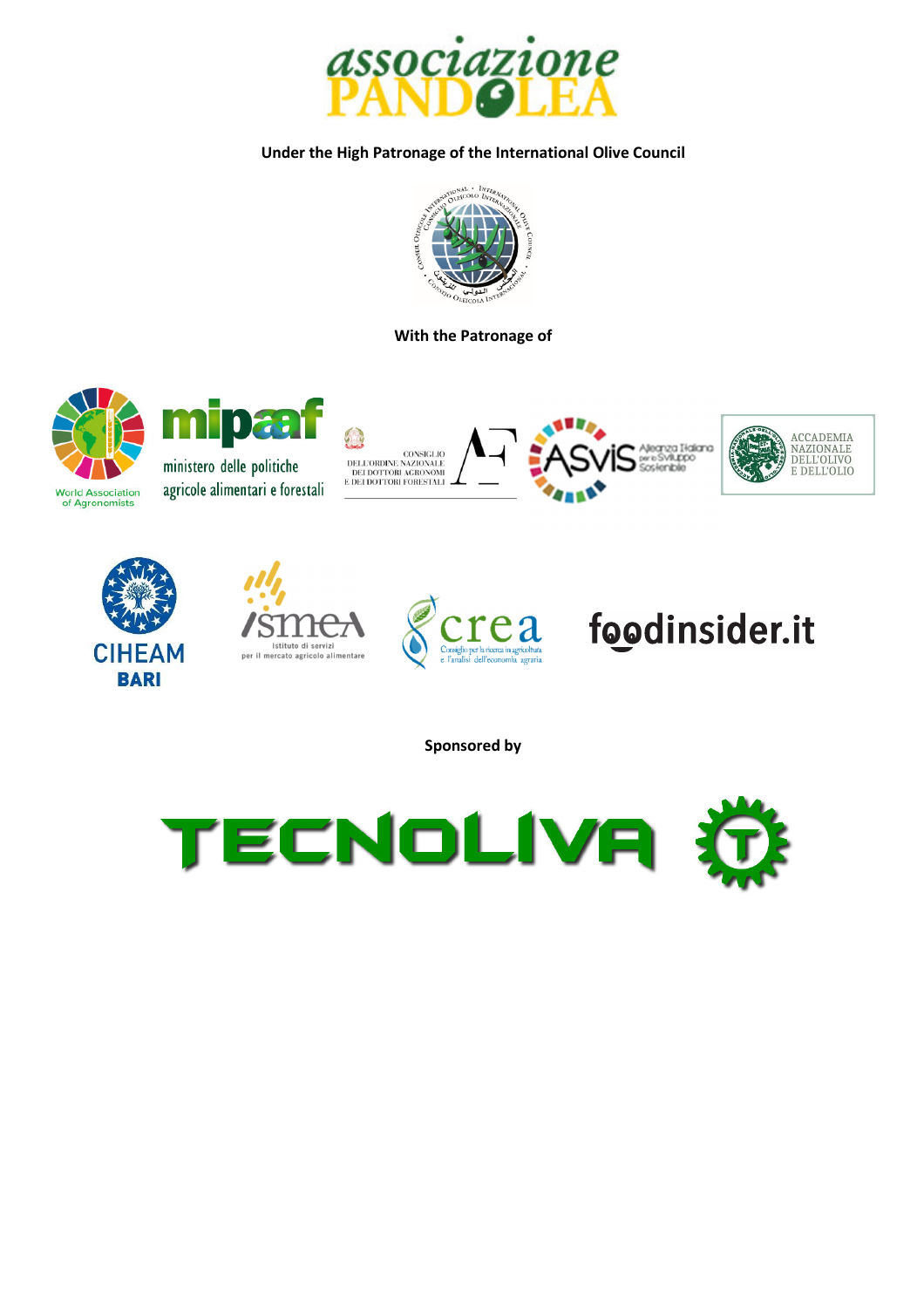

# **24 April 2021 On-line Webinar Livestorm Platform**

# **2 nd Pandolea International Conference for sustainable development Focus Area 1: FOOD EDUCATION**

Partner Countries: Italy, France, Jordan, Greece, Morocco, Spain, Tunisia

 **Languages:** Italian - English



**Ore 09:30 – Ore 10:00** | Access and registration of participants

General Session Part I

Moderator: Sonia Massari - Roma Tre University

**Ore 10:00** *Conference opening*

Introduced by Loriana Abbruzzetti – *President of Pandolea*

**Ore 10:15** *Institutional Greetings* 

Abdellatif Ghedira – *Executive Director of IOC* - International Olive Council Andrea Sisti – *President of WAA – World Agronomist Association*  Lucilla Persichetti – *ASviS – The Italian Alliance for Sustainable Development*  Sabrina Diamanti – *President of CONAF* , Italy Teresa Pérez Millán **-** *Director of Spanish Olive Oil Interprofessional Organization*, Spain Loubna Amhair – Ministry of Morocco

**Ore 11.30** *Introduction to Special Sessions*  Marcella Cipriani – *Vicepresident of Pandolea*, Italy

**Ore 11:45** | **Closing Part I General Session**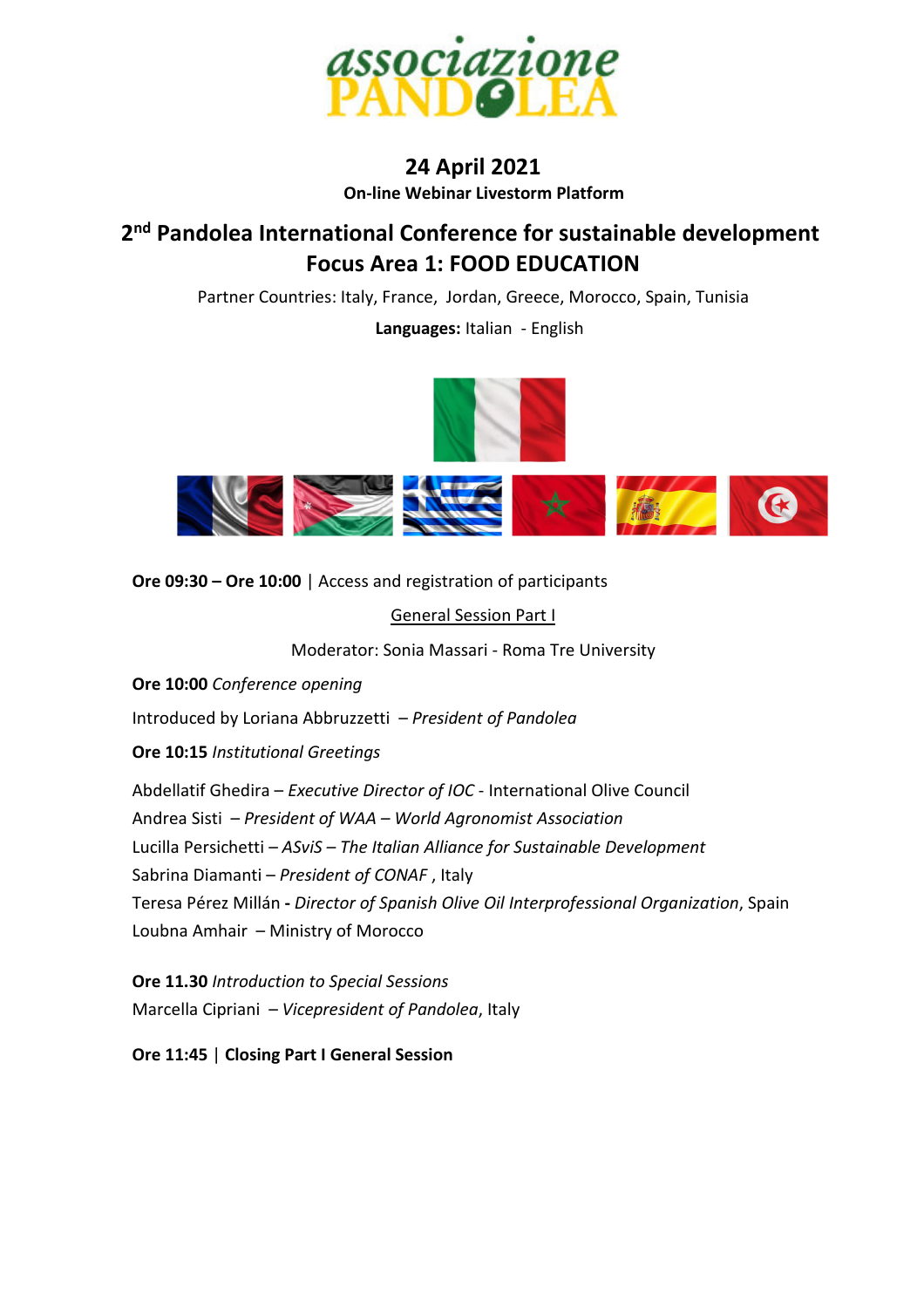

**Ore 11:45 First Special Session** 

Moderatore: Sonia Massari – University Roma Tre

#### **SUSTAINABLE DIETS FOR A RESPONSIBLE CITIZENSHIP**

**QUALITY** 

**education and promote lifelong learning opportunities for all** 

**GOAL 4 OF 2030 AGENDA: Ensure inclusive and equitable quality** 

# **Speakers**

Luisa A. Solano Pérez– *Nutritionist and dietician*, Spain Daniele Messina – *FMPS Institutional Affairs Manager*, Italy Claudia Paltrinieri – *FoodInsider*, Italy Natassa Skiada – *History and archeology teacher*, Greece Stefania Ruggeri – *Researcher and nutritionist at CREA Food and Nutrition*, Italy

*Ore 13:00 | Closing* **First Special Session** 

# **Ore 15:30 Second Special Session**

Moderator: Alessandra Maranella

**PROFESSIONAL EDUCATION: TRAINING COURSES RELATED TO FOOD** 

**GOAL 2 OF 2030 AGENDA: End hunger, achieve food security and improved** 

**nutrition and promote sustainable agriculture.** 

# **Speakers**

Sara Roversi – *President of Future Food Institute*, Italy María de la Paz Aguilera Herrera - *Chemistry Technician specialized in the food and health sector* (IFAPA), Spain

Manolis Birbilis – *Nutritionist*, Greece

Noureddin Driouech – C*oordinator of the* CIHEAM Bari Alumni Network *(FTN)*, Italy Vassiliki Karapapa – *Agronomist - President of Association of Agronomists of the prefecture of Etoloakarnania*, Greece

*Ore 16:30 |* **Closing Second Special Session**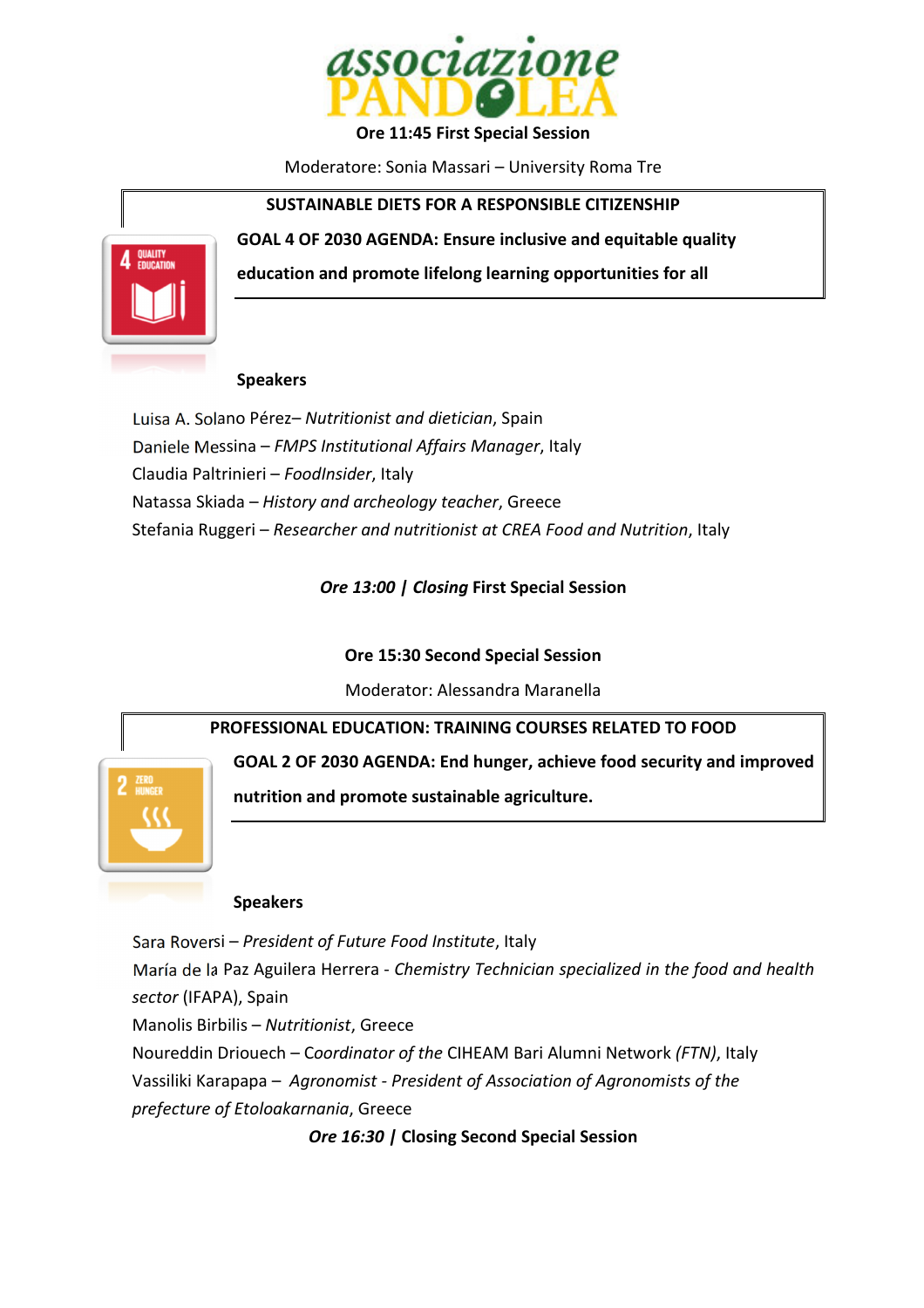

**Ore 16:30 Third Special Session** 

Moderator: Alessandra Maranella

# **EDUCATING TO ACT: THE RESPONSIBILITY OF THE NEW GENERATIONS**

**GOAL 15 OF 2030 AGENDA: Protect, restore and promote sustainable use of** 

**terrestrial ecosystems.** 



#### **Speakers**

Licia Granello – *Journalist of La Repubblica*, Italy Zoubida Charrouf – *Professor at Faculty of Sciences of University of Rabat -President of President of the Ibn Al Baytar Association*, Morocco Irene Maldonado Contreras – *Teacher "I eat well, sleep well and do not get sick"*, Spain Elena Cadel – B*arilla Foundation, Center for Food and Nutrition,* Italy Liliana Giglio – *Sociologist and educational pedagogist*, Italy Annalisa D'Onorio – *Slow Food education office*, Italy Montse Godoy – *CEO MG Talent*, Spain

# *Ore 17:45 |* **Closing third special session**

# **Ore 17:45 General Session Parte II**

#### Moderator: Alessandra Maranella

#### *Ore 17:45 Pandolea's projects on food education: Pandolea worldwide*

Sonda Laroussi – *Pandolea Tunisia*  Nehaya Al Muhaisen – *Pandolea Jordan*  Franca Corrias – *Pandolea France*  Inmaculada Valenzuela Ruiz – *Pandolea Spain*  Elvira Ciabarra – *Pandolea Italy*  Consuelo Garzo – *Pandolea Italy*  Camilla Carrega – *Pandolea Italy* 

# *Ore 18.45 Conclusions Loriana Abbruzzetti Pandolea President: Pandolea International's perspectives*

*Ore 19:00 | Conference closing*